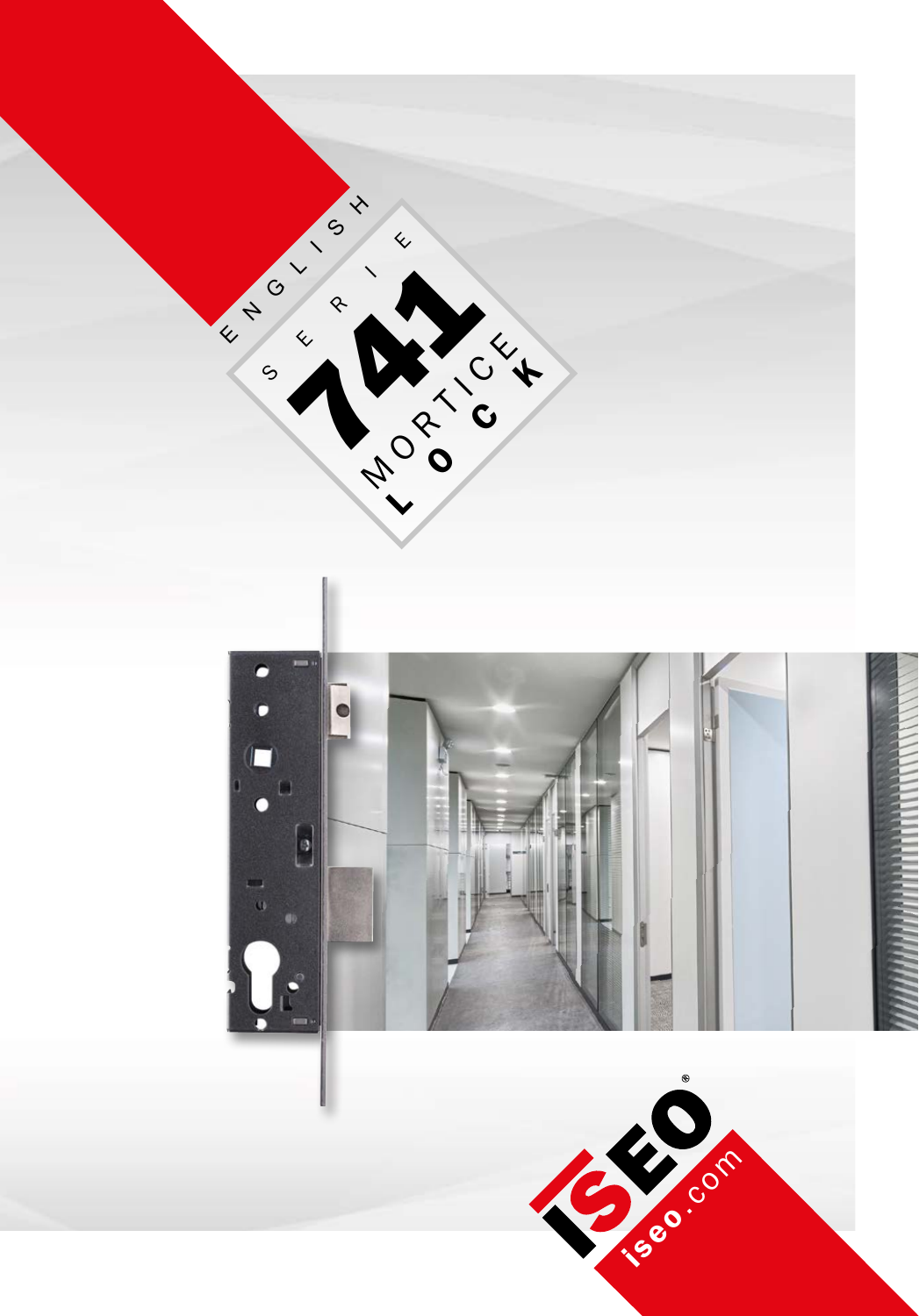





The **SERIE 741** mortice lock, for installation on doors with metal frames, has been revised with new characteristics, even better performance and a more extensive range to choose from.

Two versions are available: with 85 and 92 mm centre distances and each with their own unique features.

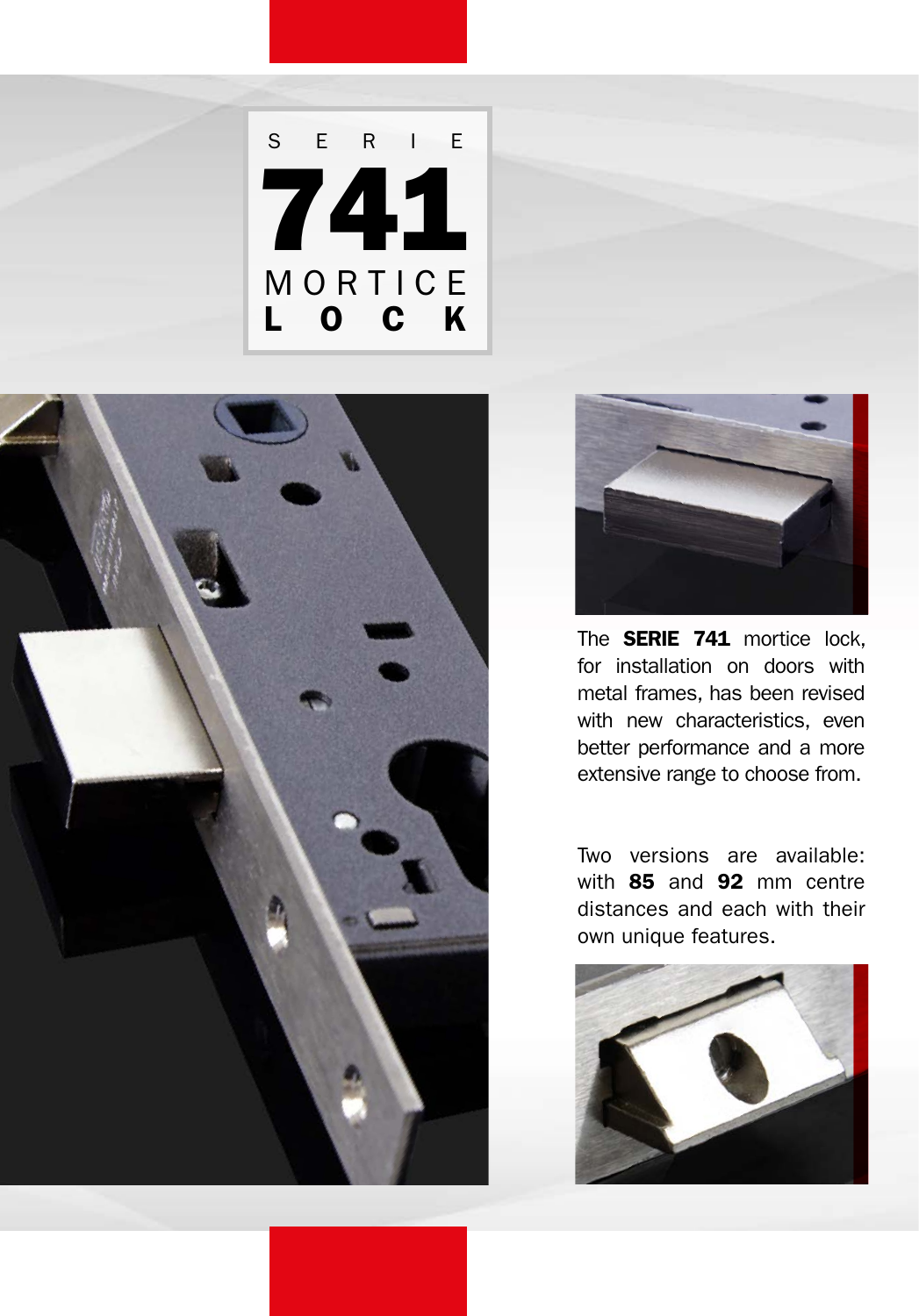

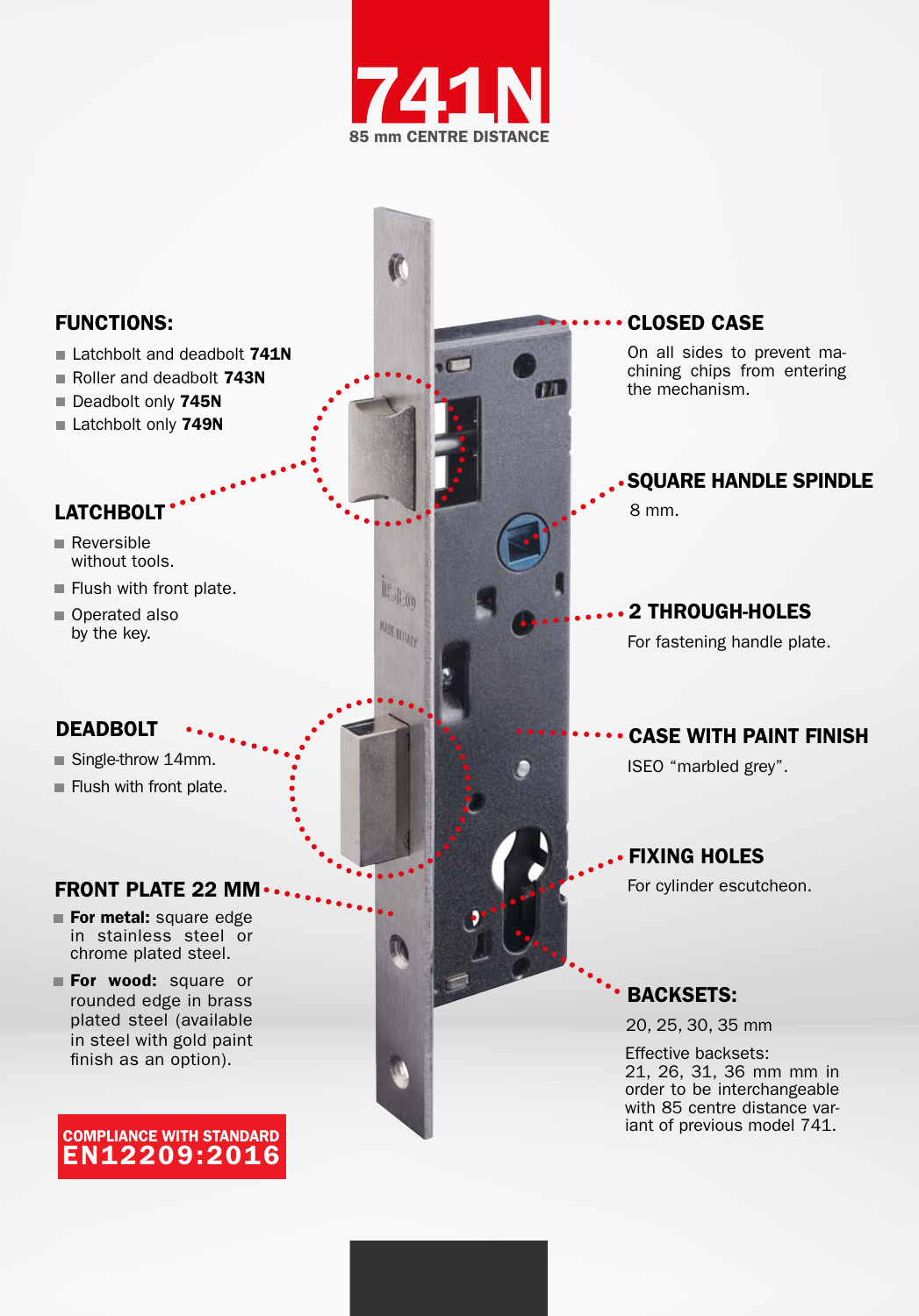

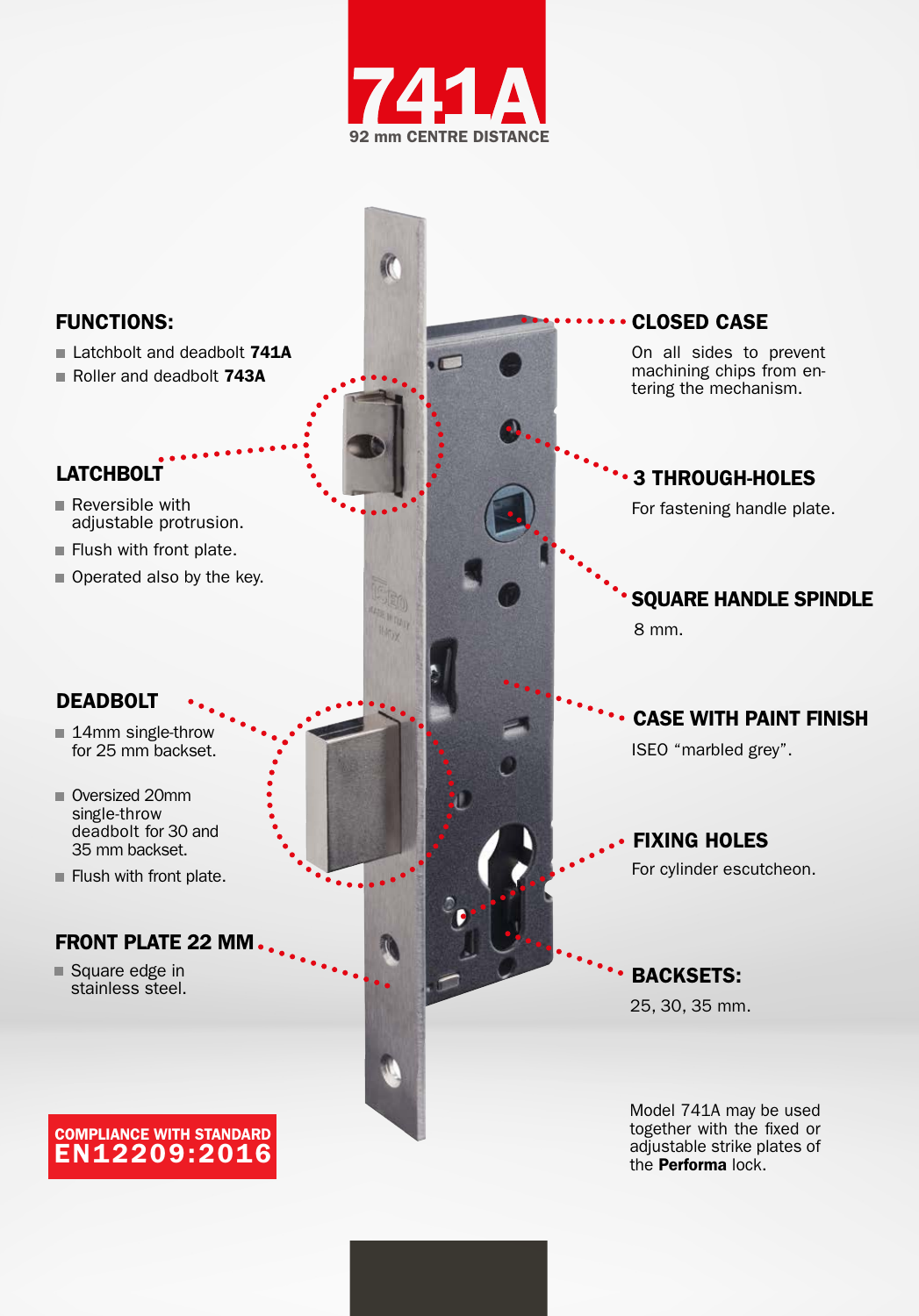## **741N** Centre distance 85mm. Backsets 20, 25, 3













## $\frac{1}{4}$  14  $\frac{1}{2}$  16  $\frac{1}{4}$ 10 10  $\frac{210}{238}$ 9<br>|<br>|<br>|  $\odot$ -@

22